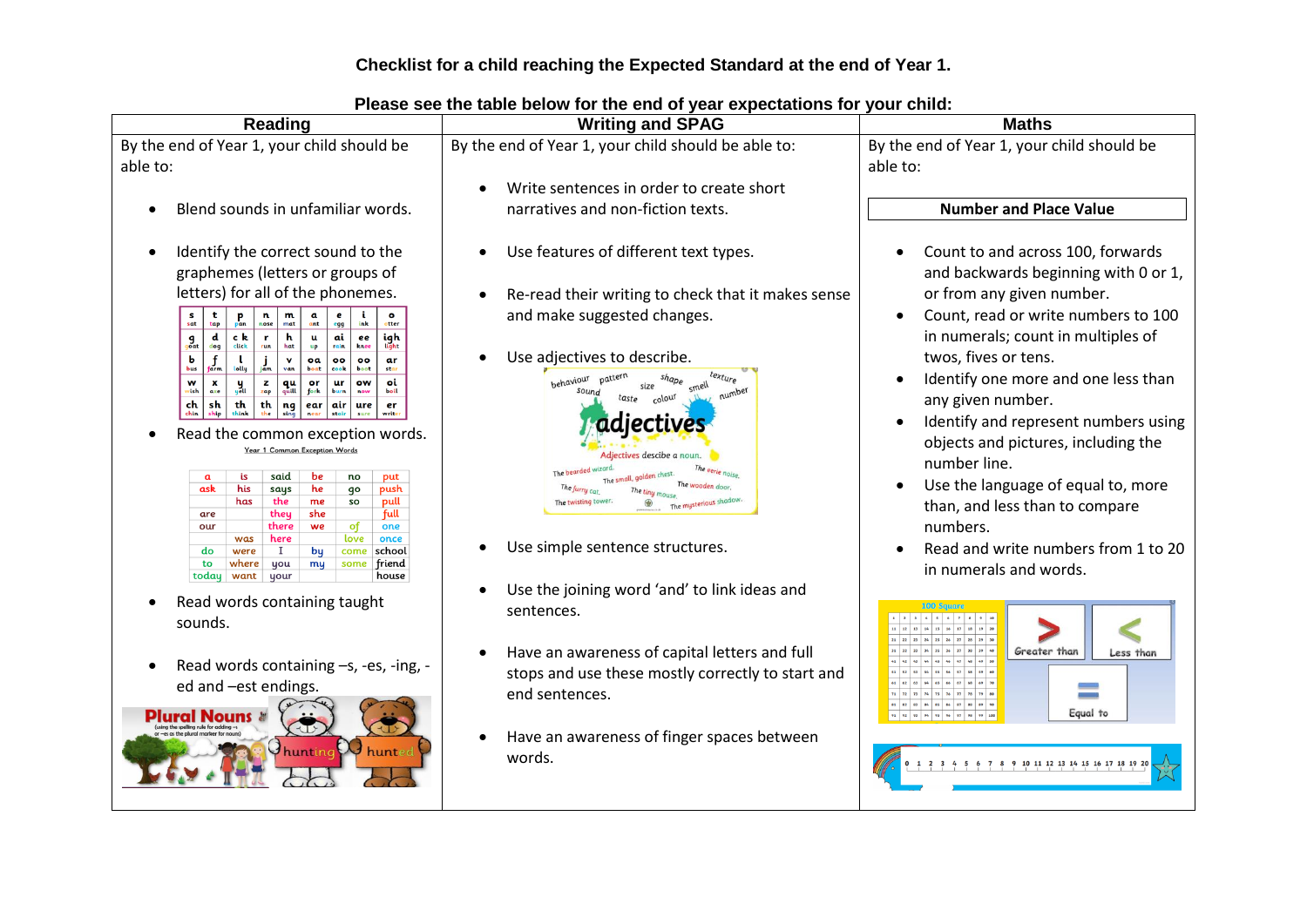- Read words with contractions (for example I'm, I'll and we'll)<br>do not don't could not couldn't he is he's we are we're it is it's I will I'll you are you're they are they're we will we'll cannot can't did not didn't has not hasn't is not isn't
- Read texts that are consistent with their developing phonic knowledge accurately that do not require them to use other strategies to work out words.
- Re-read texts to build up fluency and confidence in word reading.
- Demonstrate a pleasure in reading and a motivation to read.
- Link what they have read to their own personal experiences.
- Listen and discuss a wide range of fiction, non-fiction and poetry at a level beyond that at which they can read independently.
- Retell familiar stories with detail.
- Recite simple poems by heart.

 Have an awareness of question marks and exclamation marks.



- Spell most words containing taught sounds accurately.
- Spell most common Year One common exception words and days of the week accurately.<br> $x_{\text{per 1. Common Exception Words}}$

| $\mathbf{a}$ | is    | said  | be  | no   | put    |
|--------------|-------|-------|-----|------|--------|
| ask          | his   | says  | he  | qo   | push   |
|              | has   | the   | me  | SO   | pull   |
| are          |       | they  | she |      | full   |
| our          |       | there | we  | of   | one    |
|              | was   | here  |     | love | once   |
| do           | were  |       | bų  | come | school |
| to           | where | you   | my  | some | friend |
| today        | want  | your  |     |      | house  |



# **Addition and Subtraction**

- Read, write and interpret mathematical statements involving addition (+), subtraction (-) and equals (=) signs.
- Represent and use number bonds and related subtraction facts within 20.
- Add and subtract one-digit and twodigit numbers to 20, including zero.
- Solve one step problems that involve addition and subtraction, using concrete objects and pictures, and missing number problems, such as;



## **Multiplication and Division**

• Solve one-step problems involving multiplication and division by calculating the answer using concrete objects, pictures and arrays with

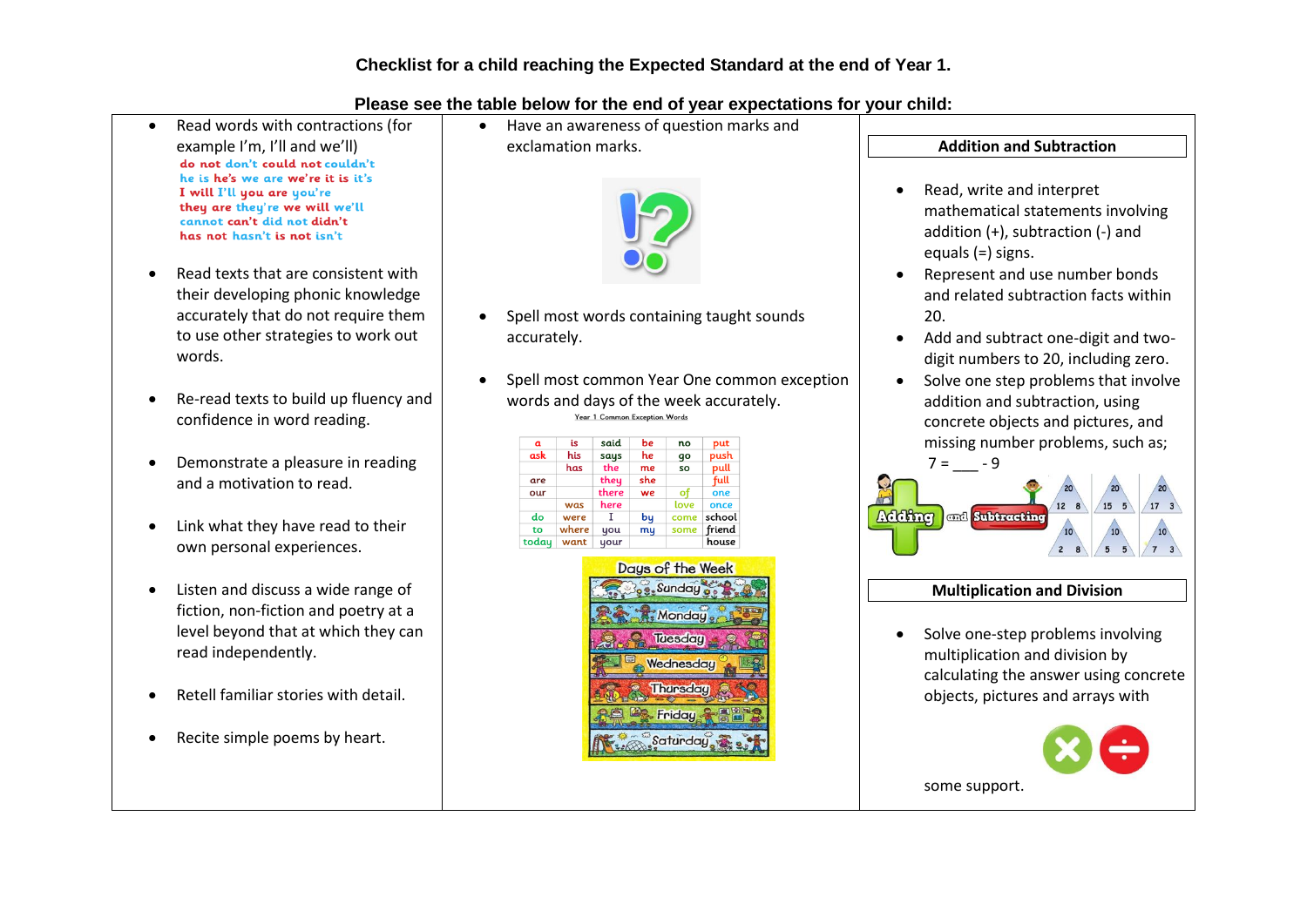## **Checklist for a child reaching the Expected Standard at the end of Year 1.**

#### **Please see the table below for the end of year expectations for your child:**

 Discuss word meanings and link new meanings to those already known.



- Check that a text makes sense to them as they read and to selfcorrect.
- Predict what might happen based on what they have read.
- Begin to make simple inferences.



 Discuss the significance of titles and events.

 Use –s and –es to form regular plurals correctly. For example; cat -> cats and church -> churches



 Use the prefix 'un' to change the meaning of words. For example; friendly -> unfriendly<br>Year 1 Spelling

The prefix -un fold unfold lock unlock

• Add the suffixes –ing, -ed, -er and –est to root words

untie

tie





- Recognise, find and name **a half** as one of two equal parts of an object, shape or quantity.
- Recognise, find and name **a quarter** as one of four equal parts of an object, shape or quantity.

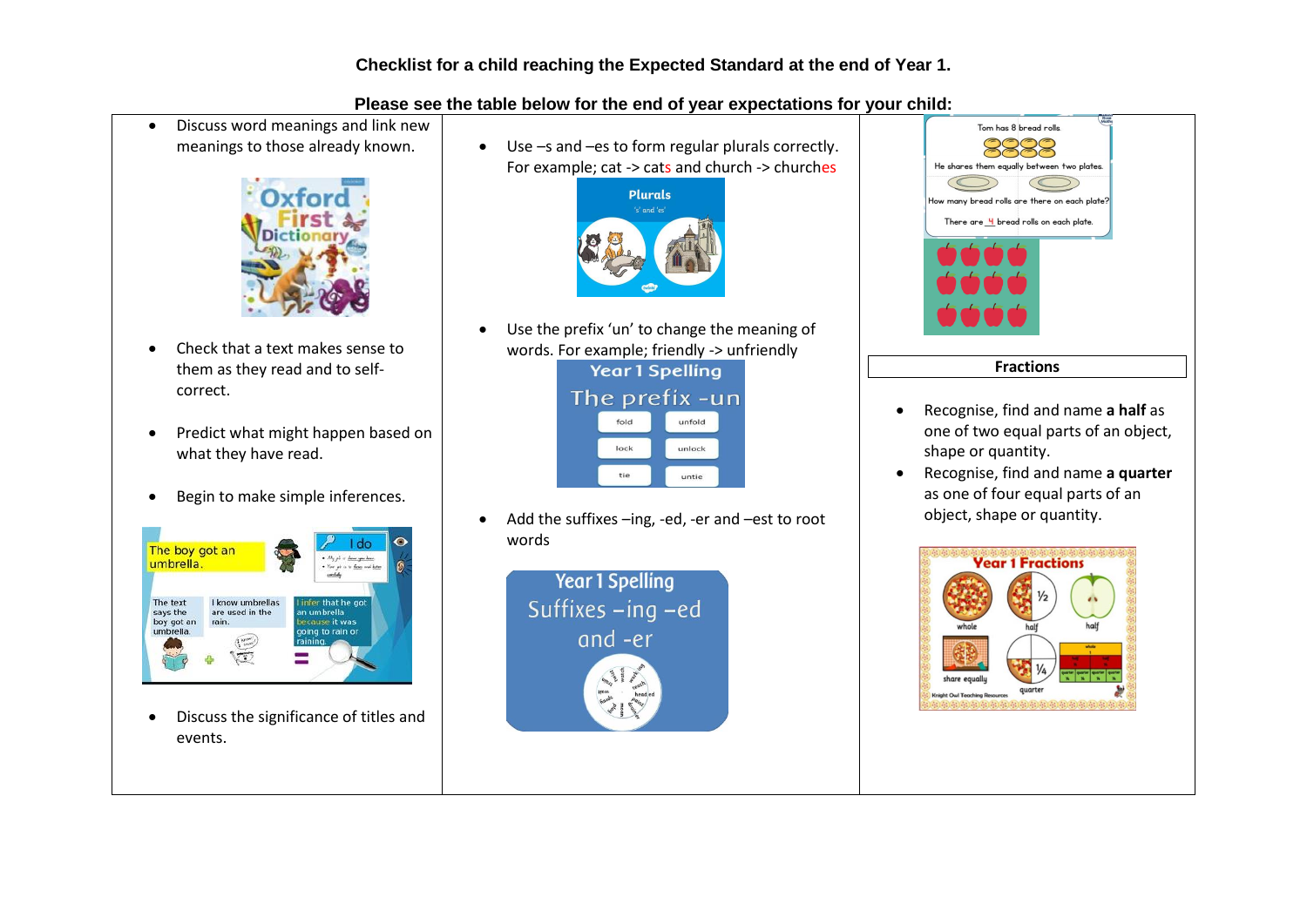Join in with discussions about a text and take turns and listen to what others have to say.





| the  | was        | that | what            | not                      |
|------|------------|------|-----------------|--------------------------|
| and  | <b>UOU</b> | with | there           | them                     |
| a    | theu       | all  | out             | were                     |
| to   | on         | we   | this            | qo                       |
| said | she        | can  | have            | little                   |
| in.  | is.        | are  | went            | a <sub>5</sub>           |
| he   | for        | up   | be.             | no                       |
| 1    | αt         | had  | like            | <b><i><u>mum</u></i></b> |
| ٥f   | his        | mų   | some            | one                      |
| łτ   | but        | her  | SO <sub>1</sub> | them                     |

 To write lower case and capital letters in the correct direction, starting and finishing in the correct place and with a good level of consistency.

# Year 1

• Children have good handwriting skills. Their sentences are well structured and always make sense. They remember to use spaces between words, capital letters, full stops, etc. They use adjectives, adverbs, longer sentences.

|                       |        | $O(t+5)$ d |                          |                    |                  |
|-----------------------|--------|------------|--------------------------|--------------------|------------------|
| $\alpha$ <sub>D</sub> |        |            | Picking <i>flowers</i> . |                    | $\gamma$ llA     |
|                       |        |            |                          |                    |                  |
|                       | Cat is |            |                          |                    |                  |
|                       |        | ď          |                          |                    | trichct          |
|                       |        |            |                          | $\langle \theta  $ | $\epsilon$ care. |
|                       |        |            |                          |                    | <b>Cohos</b>     |



 **Capacity and volume,** using language such as full/empty, more than/ less than, half, half full and quarter full.

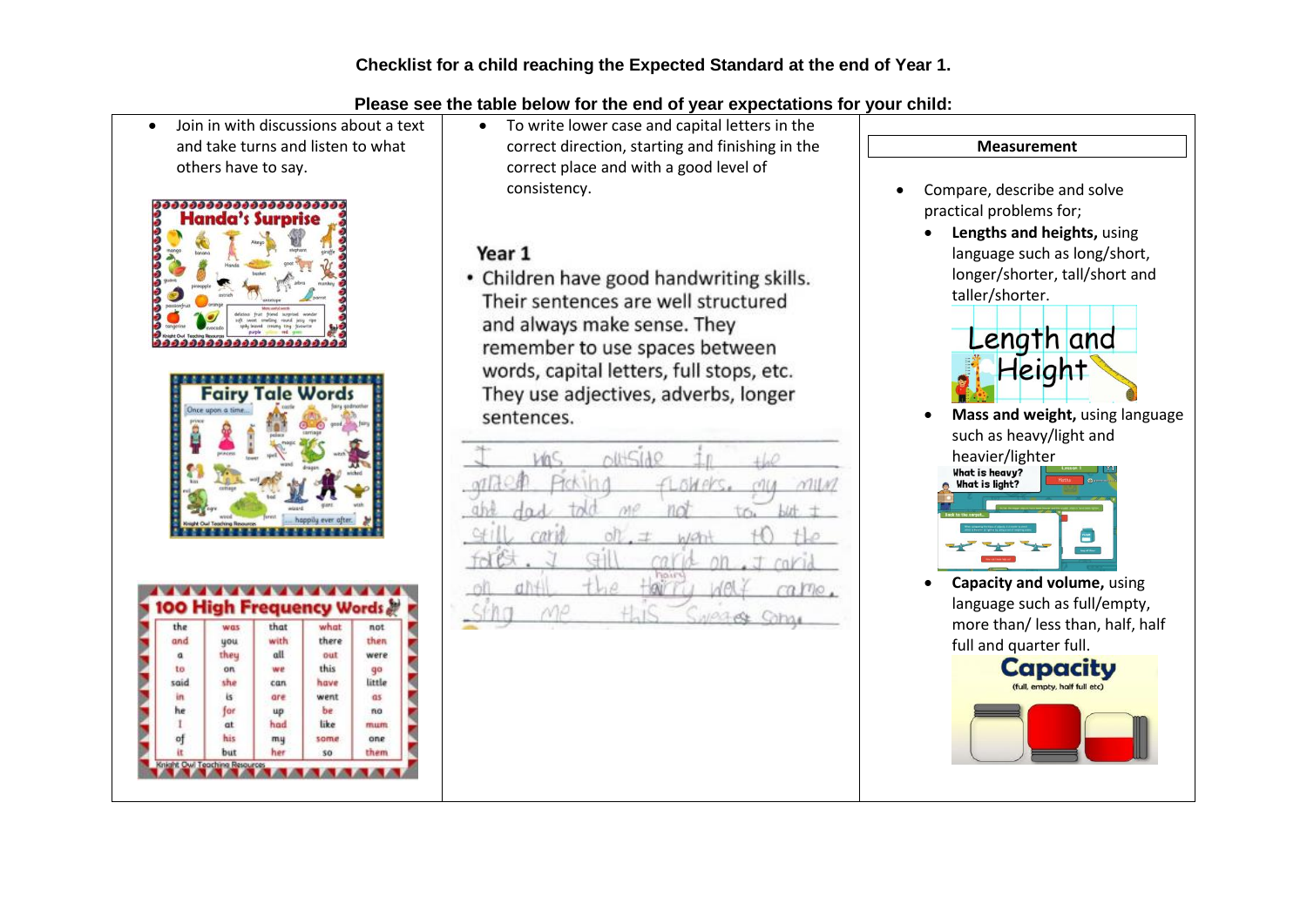|  |           | Time, using language such as<br>$\bullet$<br>quicker, slower, earlier and later                                                                                                               |
|--|-----------|-----------------------------------------------------------------------------------------------------------------------------------------------------------------------------------------------|
|  | $\bullet$ | Measure and begin to record the<br>following;<br>Lengths and Heights<br>Mass / Weight<br>$\bullet$<br>Capacity and volume<br>Time (hours, minutes and<br>seconds)                             |
|  |           | Recognise and know the value of<br>different coins and notes.<br>There are eight<br>coins of the<br>British coinage.<br>These coins all<br>look different<br>and have<br>different<br>values. |
|  | $\bullet$ | Sequence events in chronological<br>order using language (For example;<br>before and after, next, first, today,<br>yesterday, tomorrow, morning,<br>afternoon and evening)                    |
|  | $\bullet$ | Recognise and use the language<br>relating to dates, including the days<br>of the week, weeks, months and<br>years.                                                                           |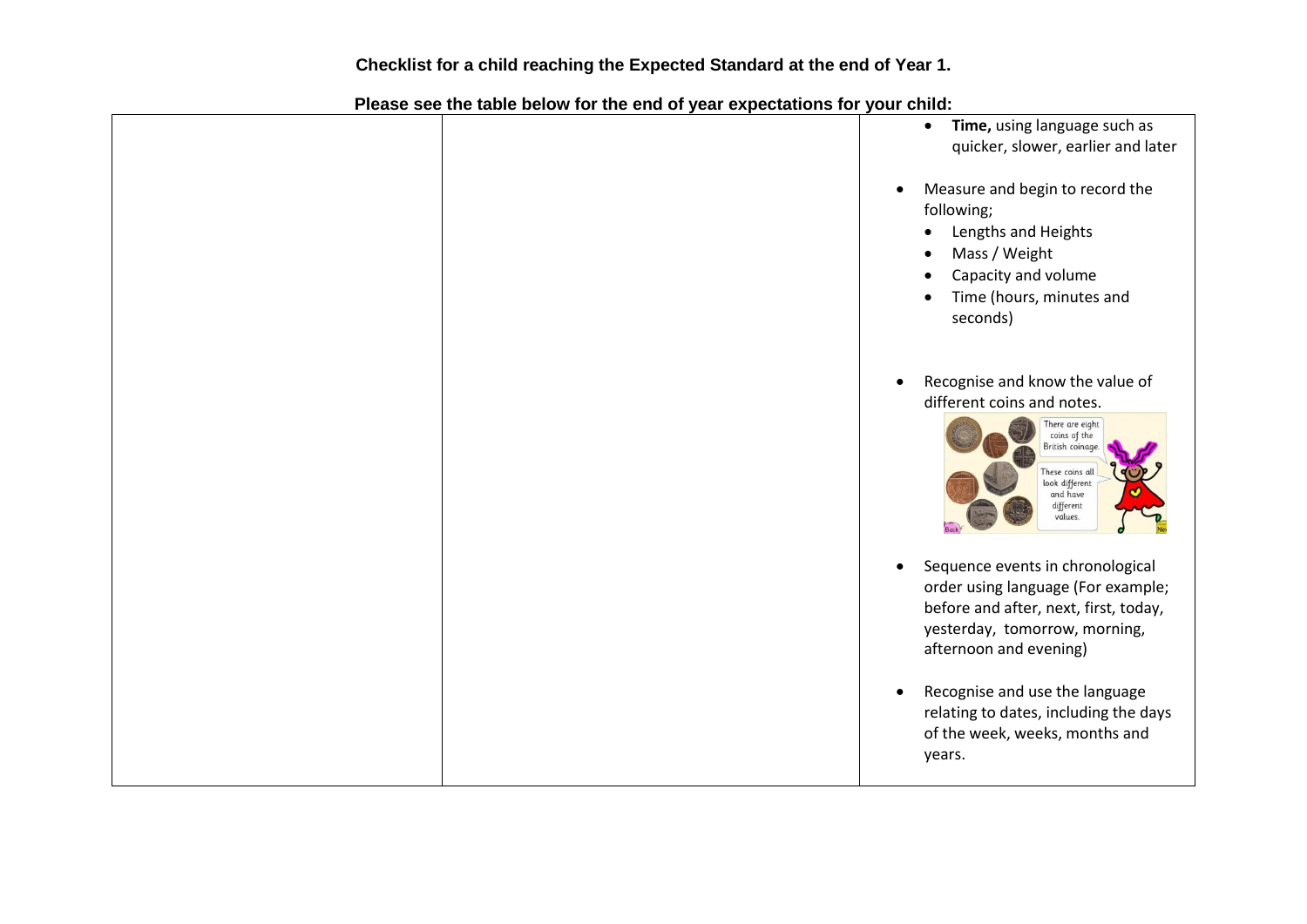|  | DAYS OF THE WEEK<br>Months de Vear<br>Sunday 25<br><b>July</b><br>January<br>Monday * *<br><b>February</b><br><b>August</b><br><b>ST Tuesday start</b><br><b>March</b><br><b>Wednesday</b><br>September<br><b>October</b><br><b>April</b><br><b>Thursday</b><br><b>May</b><br><b>November</b><br><b>June</b><br>Saturday<br><b>December</b><br>Tell the time to the hour and half<br>$\bullet$<br>past the hour and draw the hands on<br>the clock to show these times.<br><b>What's the time?</b><br>It's three o'clock.<br>It's half past five.<br>It's six o'clock.<br>It's twelve o'clock<br>It's half past three.<br>It's half past twelve.<br>It's seven o'clock. |
|--|-------------------------------------------------------------------------------------------------------------------------------------------------------------------------------------------------------------------------------------------------------------------------------------------------------------------------------------------------------------------------------------------------------------------------------------------------------------------------------------------------------------------------------------------------------------------------------------------------------------------------------------------------------------------------|
|  | <b>Geometry - Shape</b>                                                                                                                                                                                                                                                                                                                                                                                                                                                                                                                                                                                                                                                 |
|  | Recognise and name common 2D and<br>$\bullet$<br>3D shapes including;<br>2D shapes including rectangles,<br>$\overline{\phantom{a}}$<br>squares, circles and triangles<br>3D shapes including cuboids,<br>$\overline{\phantom{a}}$<br>cubes, pyramids and spheres                                                                                                                                                                                                                                                                                                                                                                                                       |